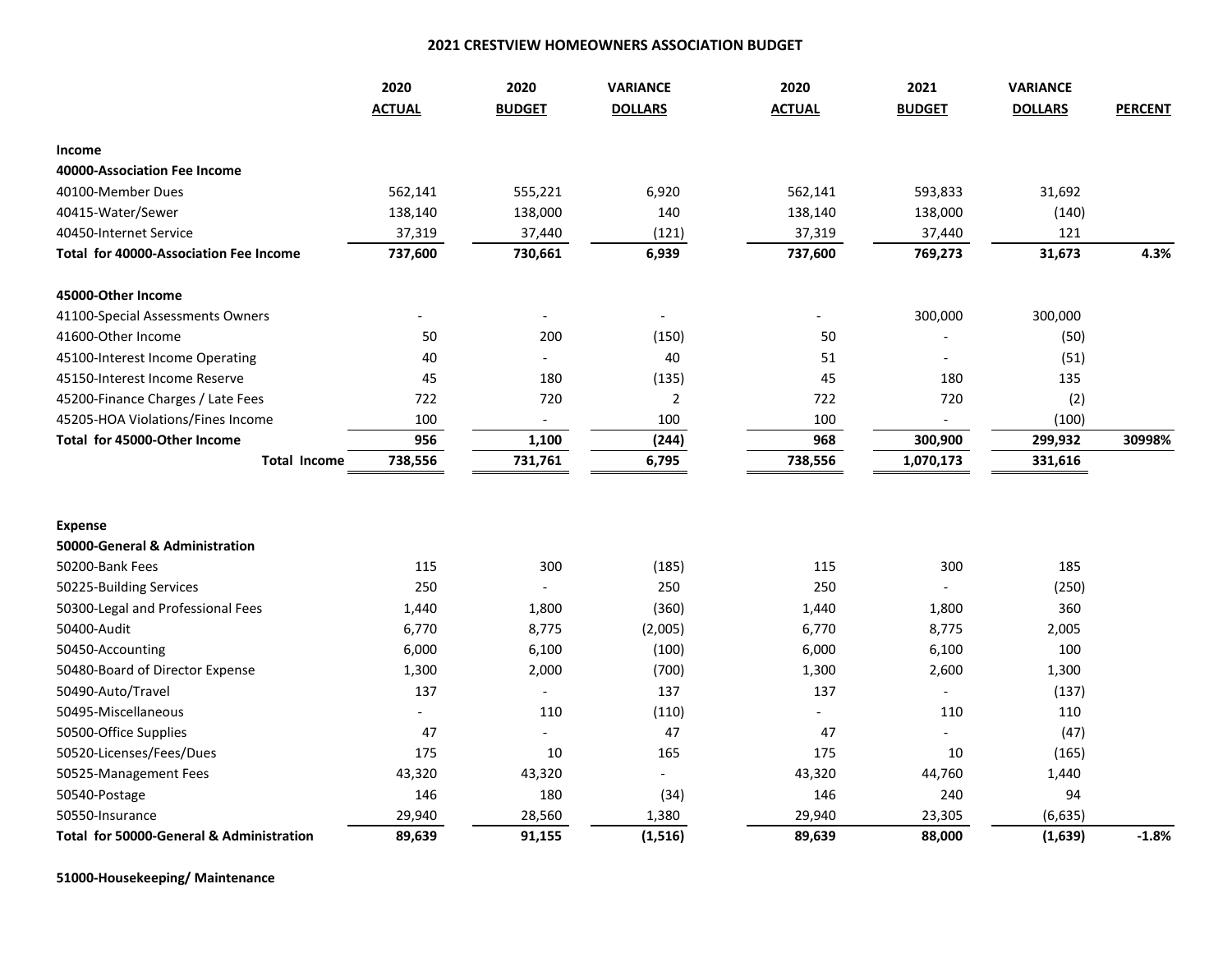| 51100-Housekeeping Labor                   | 38,417                   | 37,150                   | 1,267    | 38,417                   | 39,000                   | 584                      |       |
|--------------------------------------------|--------------------------|--------------------------|----------|--------------------------|--------------------------|--------------------------|-------|
| 51150-Housekeeping Supplies                | 388                      | 257                      | 131      | 388                      | 900                      | 512                      |       |
| 60250-Carpet Cleaning                      | 581                      | 80                       | 501      |                          |                          |                          |       |
| Total for 51000-Housekeeping/ Maintenance  | 39,386                   | 37,487                   | 1,899    | 39,386                   | 39,900                   | 514                      | 1.3%  |
| 54000-Security                             |                          |                          |          |                          |                          |                          |       |
| 60650-Security Systems                     | 3,615                    | 3,660                    | (45)     | 3,615                    | 3,660                    | 45                       |       |
| Total for 54000-Security                   | 3,615                    | 3,660                    | 45       | 3,615                    | 3,660                    | 45                       | 1.2%  |
| 60000-Repairs & Maintenance                |                          |                          |          |                          |                          |                          |       |
| 60025-Maintenance Labor                    | 57,088                   | 54,900                   | 2,188    | 57,088                   | 73,186                   | 16,098                   |       |
| 60030-Contract Services                    |                          | 9,225                    | (9, 225) |                          | 27,575                   | 27,575                   |       |
| 60075-Alarm Monitoring                     | 3,493                    | 3,300                    | 193      | 3,493                    | 3,600                    | 108                      |       |
| 60100-Landscape                            | 24,387                   | 27,500                   | (3, 113) | 24,387                   | 27,500                   | 3,113                    |       |
| 60105-Landscape Contract                   | 4,576                    | 3,750                    | 826      | 4,576                    | $\overline{\phantom{a}}$ | (4, 576)                 |       |
| 60115-Fire Sprinklers                      | 9,362                    | 5,050                    | 4,312    | 9,362                    | 9,450                    | 88                       |       |
| 60150-Building Exterior Repairs            | 8,505                    | 11,075                   | (2,570)  | 8,505                    |                          | (8, 505)                 |       |
| 60153-Building Exterior Repairs Contractor | 4,931                    | 3,150                    | 1,781    | 4,931                    |                          | (4,931)                  |       |
| 60155-Garage Door Repair                   | 2,084                    | 2,000                    | 84       | 2,084                    |                          | (2,084)                  |       |
| 60160-Plumbing                             | 540                      | 3,300                    | (2,760)  | 540                      |                          | (540)                    |       |
| 60163-Plumbing Contractor                  | 6,032                    | 5,450                    | 582      | 6,032                    |                          | (6,032)                  |       |
| 60165-Locks & Keys                         | 1,097                    | 675                      | 422      | 1,097                    | $\overline{\phantom{a}}$ | (1,097)                  |       |
| 60170-Parking-Grounds-Roads                | 1,775                    | 1,850                    | (75)     | 1,775                    |                          | (1, 775)                 |       |
| 60175-Parking-Grounds-Roads Contractor     | 540                      | 600                      | (60)     | 540                      | $\overline{\phantom{a}}$ | (540)                    |       |
| 60180-Clubhouse Repairs                    | 1,172                    | 1,400                    | (228)    | 1,172                    |                          | (1, 172)                 |       |
| 60205-Roof Repair Contractor               | $\overline{\phantom{a}}$ | 725                      | (725)    | $\overline{\phantom{a}}$ |                          | $\overline{\phantom{a}}$ |       |
| 60210-Pool & Spa Maintenance               | 4,995                    | 4,860                    | 135      | 4,995                    | 8,500                    | 3,505                    |       |
| 60215-Pool & Spa Contractor                | 200                      | 1,600                    | (1,400)  | 200                      | 1,600                    | 1,400                    |       |
| 60260-Snow Removal                         | 18,900                   | 18,350                   | 550      | 18,900                   | 20,000                   | 1,100                    |       |
| 60265-Snow Removal Contractor              | 750                      | $\overline{\phantom{a}}$ | 750      | 750                      | 750                      |                          |       |
| 60350-Common Areas                         | 365                      | 850                      | (486)    | 365                      |                          | (365)                    |       |
| 60375-Window Washing                       | 2,796                    | 3,000                    | (204)    | 2,796                    |                          | (2,796)                  |       |
| 60400-Elevators                            | 12,161                   | 11,400                   | 761      | 12,161                   | 14,520                   | 2,359                    |       |
| 60450-Pest Control                         | 9,300                    | 8,250                    | 1,050    | 9,300                    | 6,000                    | (3, 300)                 |       |
| Total for 60000-Repairs & Maintenance      | 175,048                  | 182,260                  | (7, 212) | 175,048                  | 192,681                  | 17,633                   | 10.1% |
| 61000-Supplies                             |                          |                          |          |                          |                          |                          |       |
| 61010-Supplies - R & M                     | 1,146                    |                          | 1,146    | 1,146                    |                          | (1, 146)                 |       |
| 61100-Supplies-Building                    | 3,431                    | 660                      | 2,771    | 3,431                    | 7,625                    | 4,194                    |       |
| 61110-Supplies-Equipment                   | 1,512                    | 300                      | 1,212    | 1,512                    |                          | (1, 512)                 |       |

Variance Analysis 2021 CVH Budget Projection V2.xlsx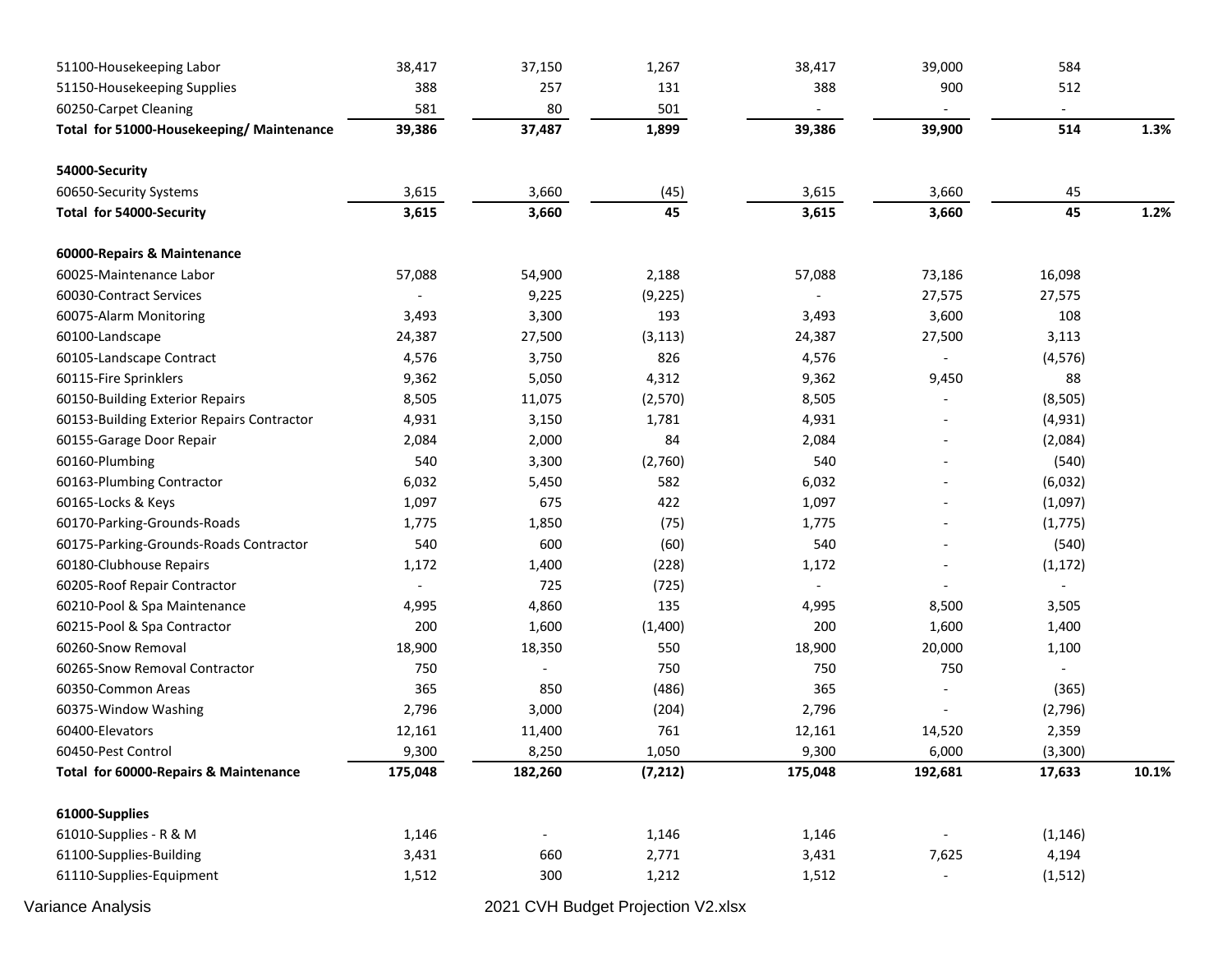| 61120-Supplies-Grounds/Parking    |                   | 1,590   | 325     | 1,265     | 1,590   |                          | (1, 590) |          |
|-----------------------------------|-------------------|---------|---------|-----------|---------|--------------------------|----------|----------|
| 61135-Supplies-Fertilizer/Insects |                   | 127     |         | 127       | 127     |                          | (127)    |          |
| 61140-Supplies-Operating          |                   | 657     | 200     | 457       | 657     |                          | (657)    |          |
| 61145-Supplies - Fuel             |                   | 912     | 100     | 812       | 912     | 1,020                    | 108      |          |
| 61150-Supplies-Pool               |                   | 4,379   | 2,425   | 1,954     | 4,379   | 4,500                    | 121      |          |
| 61160-Supplies-Paint              |                   | 838     | 200     | 638       | 838     |                          | (838)    |          |
| 61170-Supplies-Plumbing           |                   | 250     | 600     | (350)     | 250     | $\overline{\phantom{0}}$ | (250)    |          |
| 61180-Tool Supplies               |                   | 1,147   | 340     | 807       | 1,147   | 500                      | (647)    |          |
| 61200-Supplies-Snow Removal       |                   | 1,355   | 625     | 730       | 1,355   | 1,325                    | (30)     |          |
| Total for 61000-Supplies          |                   | 17,343  | 5,775   | (11, 568) | 17,343  | 14,970                   | (2, 373) | $-13.7%$ |
| 66000-Utilities                   |                   |         |         |           |         |                          |          |          |
| 66100-Cable TV                    |                   | 51,092  | 51,600  | (508)     | 51,092  | 52,800                   | 1,708    |          |
| 66200-Electric                    |                   | 25,763  | 24,908  | 855       | 25,763  | 26,407                   | 644      |          |
| 66300-Gas                         |                   | 10,745  | 8,246   | 2,500     | 10,745  | 12,068                   | 1,322    |          |
| 66400-Internet                    |                   | 35,548  | 36,600  | (1,052)   | 35,548  | 36,615                   | 1,066    |          |
| 66500-Sewer                       |                   | 51,975  | 56,981  | (5,006)   | 51,975  | 55,140                   | 3,165    |          |
| 66600-Telephone                   |                   | 13,215  | 12,945  | 270       | 13,215  | 13,466                   | 251      |          |
| 66700-Trash Removal               |                   | 66      |         | 66        | 66      |                          |          |          |
| 66800-Water                       |                   | 74,869  | 71,394  | 3,474     | 74,869  | 76,216                   | 1,348    |          |
| Total for 66000-Utilities         |                   | 263,273 | 262,674 | 600       | 263,273 | 272,712                  | 9,438    | 3.6%     |
| 89000- Income Taxes               |                   |         | 100     | (100)     |         | 100                      | 100      |          |
| <b>Special Assessment</b>         |                   |         |         |           |         | 300,000                  |          |          |
| 89100-Property Taxes              |                   | 140     | 150     | (11)      | 140     | 150                      | 11       |          |
| 90000-Reserve Fund Contribution   |                   | 148,500 | 148,500 |           | 148,500 | 158,000                  | 9,500    |          |
| <b>Total Expense</b>              |                   | 148,640 | 148,750 | (111)     | 148,640 | 458,250                  | 309,611  | 208.3%   |
| <b>Total Operating Expenses</b>   |                   | 736,944 | 731,761 | (5, 184)  | 736,944 | 1,070,173                | 333,228  | 45.2%    |
|                                   | <b>Net Income</b> | 1,612   | (0)     | (1,612)   | 1,612   | (0)                      | (1,612)  |          |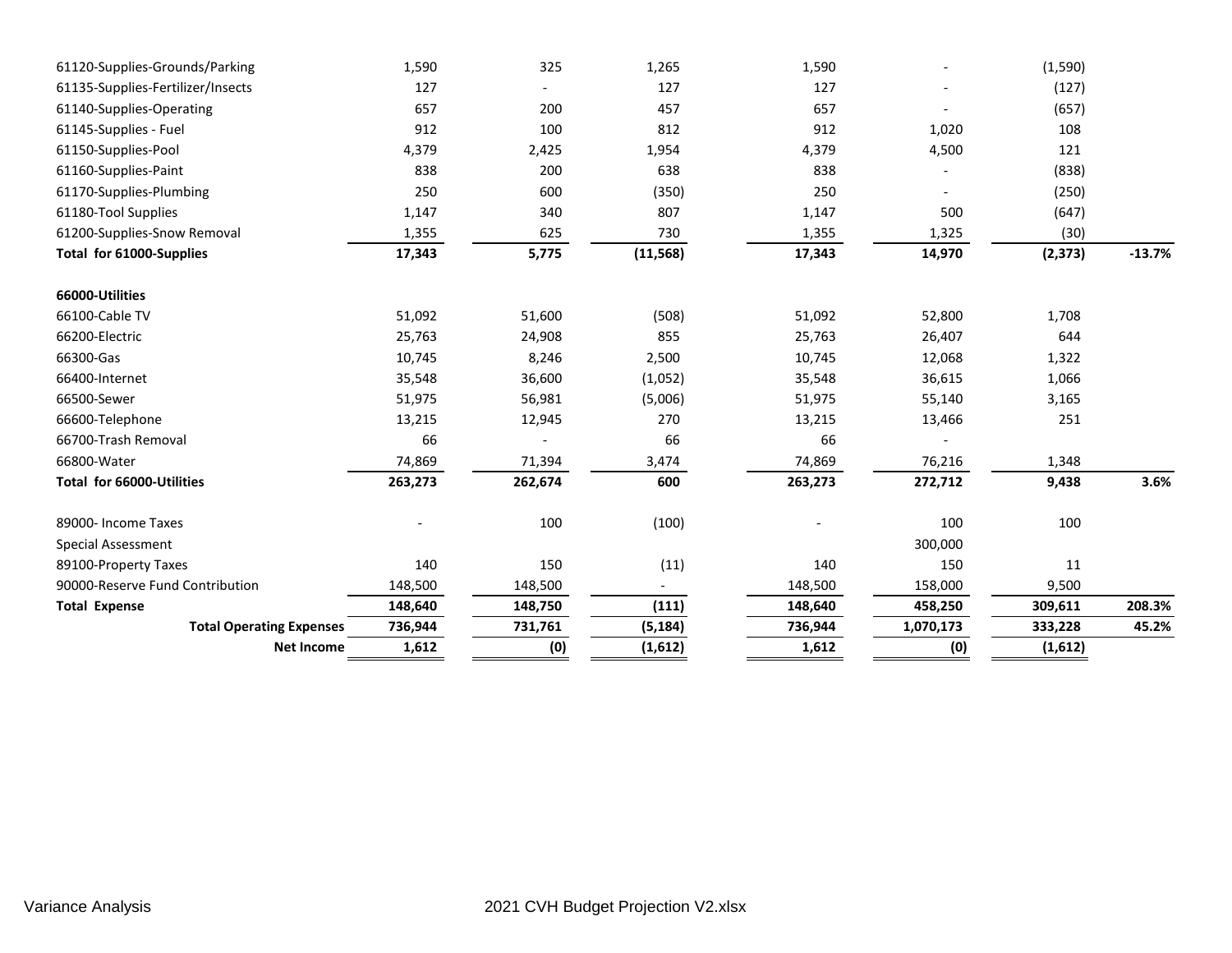## **Crestview 2021 Budget Assumptions**

| <b>Maintenance Labor</b>                    |                                                                     |           |
|---------------------------------------------|---------------------------------------------------------------------|-----------|
| <b>General Routine Maintenance</b>          |                                                                     | 56,723.00 |
| Unit Inspections                            |                                                                     | 5,278.00  |
| <b>Building Exterior Repairs</b>            |                                                                     | 8,505.00  |
| Plumbing                                    |                                                                     | 540.00    |
| Parking-Grounds-Roads                       |                                                                     | 1,775.00  |
| <b>Common Areas</b>                         |                                                                     | 365.00    |
| <b>Total</b>                                |                                                                     | 73,186.00 |
| <b>Contract Services</b>                    |                                                                     |           |
| Landscape Contractor                        |                                                                     | 5,576.00  |
| <b>Building Exterior Repairs Contractor</b> |                                                                     | 6,867.00  |
| Garage Door Repair                          |                                                                     | 2,100.00  |
| <b>Plumbing Contractor</b>                  |                                                                     | 6,532.00  |
| Lock & Keys                                 |                                                                     | 1,100.00  |
| Parking-Grounds-Roads Contractor            |                                                                     | 1,000.00  |
| <b>Clubhouse Repairs</b>                    |                                                                     | 1,200.00  |
| <b>Window Washing</b>                       |                                                                     | 3,200.00  |
| <b>Total</b>                                |                                                                     | 27,575.00 |
| <b>Building Supplies</b>                    |                                                                     |           |
| <b>General Building Supplies</b>            | Increased by \$900 from previous budget for cleaning supplies       | 3,500.00  |
| <b>Equipment Supplies</b>                   |                                                                     | 1,500.00  |
| <b>Grounds/Parking Supplies</b>             |                                                                     | 1,375.00  |
| <b>Operating Supplies</b>                   |                                                                     | 400.00    |
| <b>Paint Supplies</b>                       |                                                                     | 350.00    |
| <b>Plumbing Supplies</b>                    |                                                                     | 500.00    |
| <b>Total</b>                                |                                                                     | 7,625.00  |
| <b>Fire Sprinklers</b>                      | Increased by \$4,500 from previous budget to match the previous two |           |
|                                             | years actuals for repairs and inspections                           | 9,450.00  |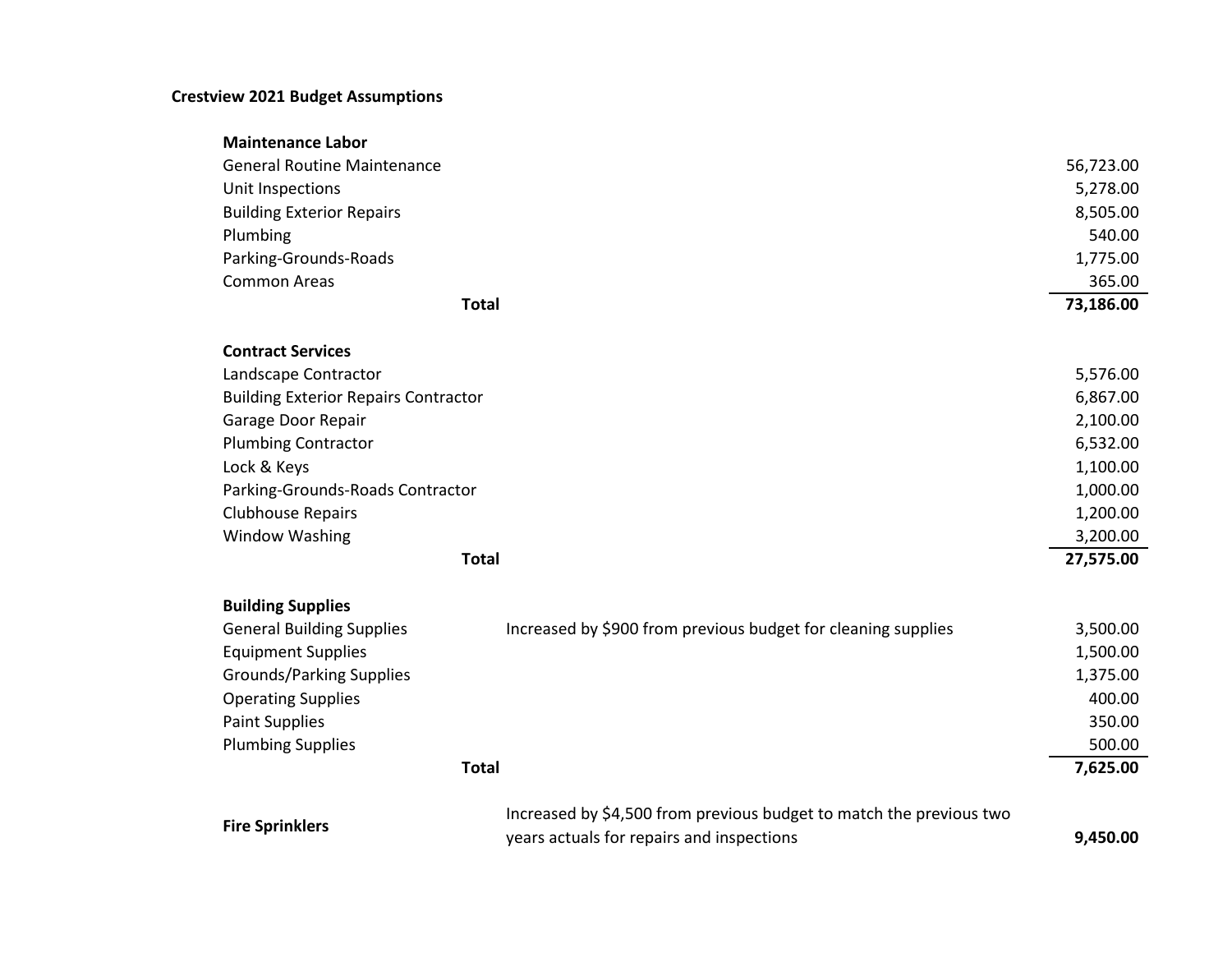| <b>Pool Supplies</b> | Increased by \$2,500 from previous budget to match actuals in previous                                            | 4,500.00  |
|----------------------|-------------------------------------------------------------------------------------------------------------------|-----------|
| <b>Gas Utility</b>   | Increased by \$1,000 from previous budget due to inflation and year-over-<br>year trends                          | 12,068.00 |
| <b>Sewer Utility</b> | Decreased by \$1,841 from previous budget due to inflation, year-over-<br>year trends, and projected rate changes | 55,140.00 |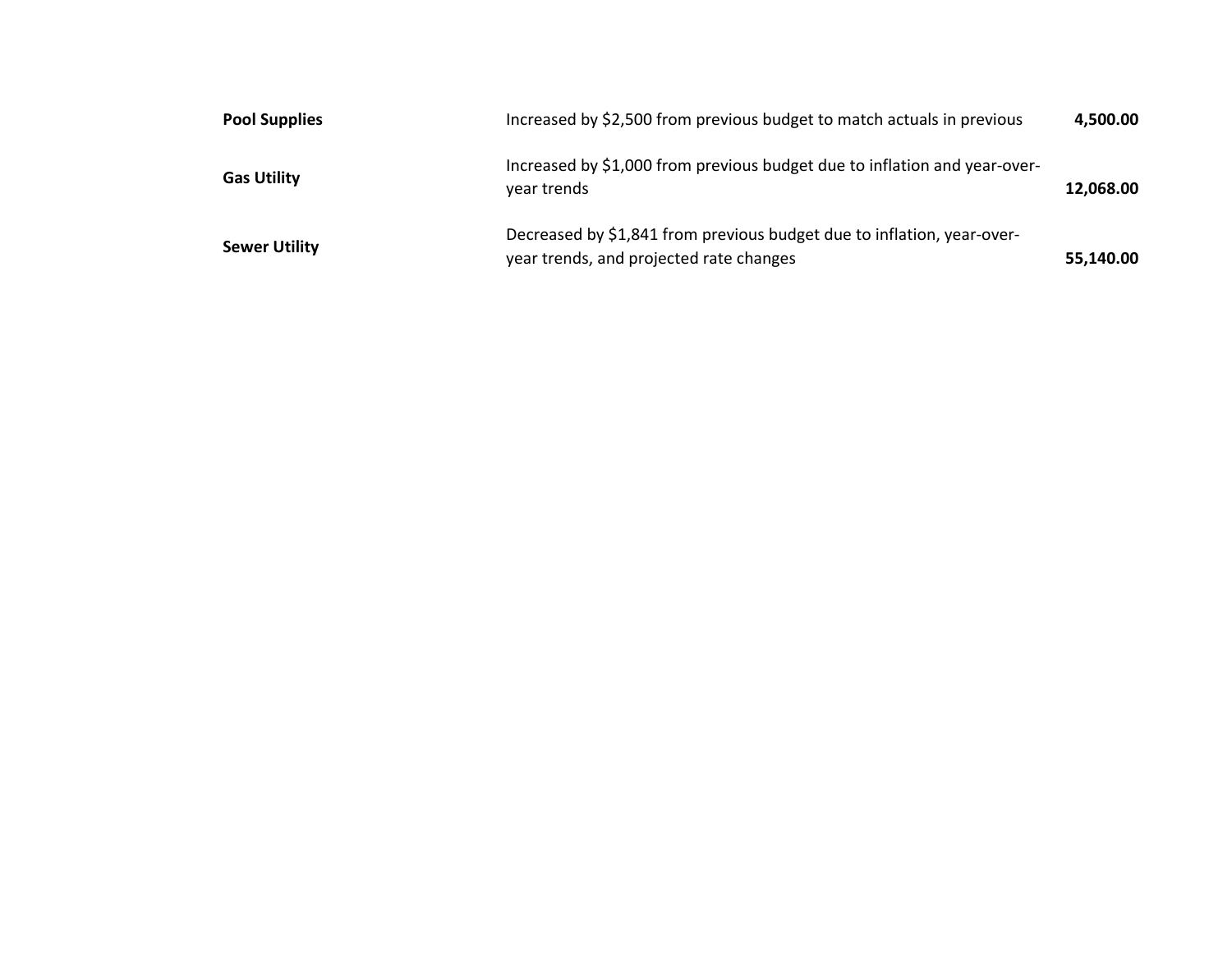## **Crestview Homeowners Association 2021 Budget**

**Capital Reserve Plan 2021 Budget**

|                                                 |         |         |         |         |         | <b>Projected Budget</b> |         |         |         |         |         |         |
|-------------------------------------------------|---------|---------|---------|---------|---------|-------------------------|---------|---------|---------|---------|---------|---------|
| <b>Component Name</b>                           | Value   | 2020    | 2021    | 2022    | 2023    | 2024                    | 2025    | 2026    | 2027    | 2028    | 2029    | 2030    |
|                                                 |         | 2,214   |         |         |         |                         |         |         |         |         |         |         |
| Rebuild Halllway Heaters                        |         | 8,450   |         |         |         |                         |         |         |         |         |         |         |
| Opening and Repairs                             |         |         |         |         |         |                         |         |         |         |         |         |         |
| Bldg. C Project                                 |         | 5,822   | 46,350  |         |         |                         |         | 62,594  |         |         |         |         |
| <b>Building A Roof Replace</b>                  |         |         |         |         |         |                         |         |         |         |         |         |         |
| <b>Building B Roof Replace</b>                  |         | 59,510  |         |         |         |                         |         |         |         | 54273   |         |         |
| <b>Building C Roof Replace</b>                  |         |         |         | 47,741  |         |                         |         |         |         |         |         | 57,578  |
| <b>Building D Roof Replace</b>                  |         |         |         |         | 49,173  |                         |         |         |         |         |         |         |
| <b>Building E Roof Replace</b>                  |         |         |         |         |         | 50,648                  |         |         |         |         |         |         |
| <b>Building A Flat Roof Replace</b>             |         |         | 15,450  |         |         |                         |         | 20,865  |         |         |         |         |
| <b>Building B Flat Roof Replace</b>             |         | 15,000  |         |         |         |                         |         |         |         | 18091   |         |         |
| <b>Building C Flat Roof Replace</b>             |         |         |         | 15,914  |         |                         |         |         |         |         |         | 19,193  |
| <b>Building D Flat Roof Replace</b>             |         |         |         |         | 16,391  |                         |         |         |         |         |         |         |
| <b>Building E Flat Roof Replace</b>             |         |         |         |         |         | 16,883                  |         |         |         |         |         |         |
| <b>Carport Roof Replace</b>                     |         |         |         |         |         |                         | 75,000  |         |         |         |         |         |
| <b>Heat Tape</b>                                |         | 7,885   | 5,000   | 5,000   | 5,000   | 5,000                   |         |         |         |         |         |         |
| Repaint Hallways/Interiors of Garages           | 22,500  |         |         |         |         |                         |         |         |         |         |         |         |
| Repaint Buildings & Stain/Oil Decks (A)         | 24,580  |         |         |         |         | 195,182                 |         |         |         |         | 120,205 |         |
| Repaint Buildings & Stain/Oil Decks (B & Club H | 24,500  |         |         |         | 37,145  |                         |         |         |         | 179,738 |         |         |
| Repaint Buildings & Stain/Oil Decks (C)         | 54,500  |         |         | 29,000  |         |                         |         |         | 44,231  |         |         |         |
| Repaint Buildings & Stain/Oil Decks (D)         | 24,500  |         | 28,500  |         |         |                         |         | 139,419 |         |         |         |         |
| Repaint Buildings & Stain/Oil Decks (E)         | 24,500  | 21,000  |         |         |         |                         | 53,686  |         |         |         |         | 219,817 |
| Replace Hall Carpet/General Flooring            | 48,560  |         |         |         |         |                         |         |         | 38,778  | 39,941  | 41,140  | 84,748  |
| Driveways-1 1/2 inch overlay                    | 28,854  |         |         | 31,000  |         |                         |         |         |         |         |         |         |
| Garage Overhead Doors & Lifts (1 / yr)          |         |         |         |         |         |                         |         |         |         |         |         |         |
| Replace Concrete Sidewalks/Stairs               | 63,000  | 7,500   |         |         | 3,768   | 8,317                   | 6,853   | 2,941   | 9,088   | 4,368   |         | 15,890  |
| Replace Playground Equipment                    | 9,000   |         |         |         |         |                         |         |         |         |         | 2,828   |         |
| Roads/Asphalt-Slurry/Crack Seal                 |         |         | 7,067   |         |         | 5,544                   |         |         | 6,059   |         | 20,991  | 6,621   |
| Fitness Room Equipment/General Equipment        |         |         | 2,500   | 2,500   | 10,228  | 9,648                   | 14,278  | 30,589  | 5,453   | 8,737   |         | 4,965   |
| <b>Clubhouse Furnishings</b>                    |         |         |         |         | 5,355   |                         |         |         |         |         |         |         |
| Clubhouse Remodel                               |         |         |         |         | 8,000   |                         |         |         |         |         |         |         |
| Gate and Railing                                |         |         |         |         |         |                         |         |         |         |         |         | 5,958   |
| Fire Sprinkler/Safety                           |         |         | 3,653   | 3,763   | 3,876   | 20,627                  | 21,246  | 26,089  | 22,782  | 29,082  | 24,169  | 5,031   |
| Lighting                                        |         |         |         |         | 4,575   | 2,218                   | 3,426   | 4,447   |         | 19,970  |         |         |
| Windows                                         |         |         |         | 104,533 |         | 109,272                 |         | 115,927 |         | 122,987 |         | 130,477 |
| Landscaping                                     |         |         |         | 8,362   | 6,998   |                         |         |         | 9,694   | 9,985   |         |         |
| Security                                        |         |         |         | 2,090   |         |                         |         |         |         |         |         |         |
| Signage                                         |         |         |         |         | 807     | 1,109                   |         |         |         | 936     |         |         |
| Door handles in stairwell                       |         |         |         |         |         |                         |         |         |         |         |         |         |
| Water Line Repair / Pressure Reducers           | 7,000   |         | 18,000  |         |         |                         |         |         |         |         |         |         |
| Pool Replastering                               | 3,500   |         |         |         |         | 2,217                   | 1,142   | 1,805   |         | 5,117   | 3,649   |         |
| Hot Tub Replastering                            |         |         | 8,000   |         |         |                         |         |         |         |         |         |         |
| Pool Decking Repair                             |         |         |         |         |         | 3,659                   |         |         |         |         |         | 662     |
| Pool Plumbing                                   |         |         |         | 24,735  |         |                         |         |         |         |         |         |         |
| <b>Chemical Feeders</b>                         |         |         | 3,300   |         | 834     |                         |         |         |         |         |         |         |
| Plumbing Clean Out                              |         | 5,500   | 16,500  |         |         |                         | 856     | 2,353   |         |         | 1,904   |         |
| Carpet Cleaner                                  | 3,000   |         |         |         |         | 3,700                   |         |         |         |         |         |         |
| Clubhouse Pool Boilers (2)                      |         |         |         |         |         |                         |         |         |         |         |         |         |
|                                                 |         |         |         |         |         |                         |         |         |         |         |         |         |
| Paint Trash Container                           |         |         |         |         |         |                         |         |         |         |         |         |         |
| Wood doors                                      |         |         |         | 23,520  |         |                         | 8,567   |         |         | 26,648  |         |         |
| <b>Exterior Handrails</b>                       |         |         | 15,000  |         |         | 2,217                   |         |         |         |         | 2,571   |         |
| <b>Professional Construction Services</b>       |         |         | 33,000  |         |         |                         |         |         |         |         |         |         |
| Garage Door Trolley Operator                    |         |         |         |         |         |                         |         |         |         |         |         |         |
|                                                 |         |         |         |         |         |                         |         |         |         |         |         |         |
|                                                 | 337,994 | 132,881 | 202,320 | 298,157 | 152,150 | 436,241                 | 185,054 | 407,028 | 136,085 | 519,873 | 217,457 | 550,940 |